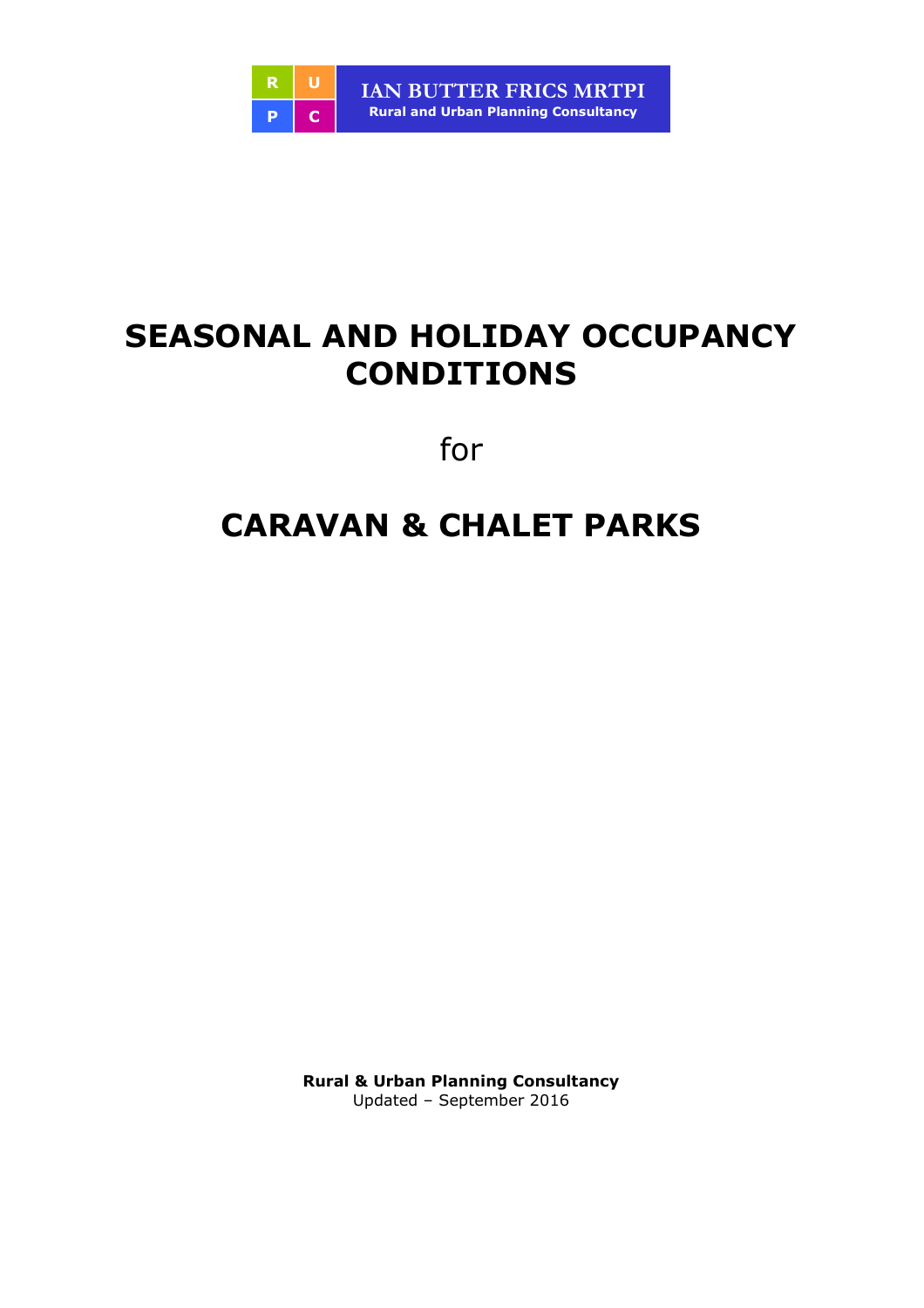

**This statement provides an outline of the issues and current practice relating to the use of seasonal and holiday occupancy conditions which are commonly applied to planning permissions granted with respect to caravans and chalets used for holiday purposes.** 

#### **Background**

The use of seasonal occupancy conditions has been a feature of planning in relation to caravan and chalet parks for many decades, having first reflected public health considerations concerning the poor overwintering qualities of these types of accommodation. Such a condition came into regular use for caravans in particular following the introduction of site licensing by virtue of the Caravan Sites and Control of Development Act 1960, both for environmental health and planning land use reasons.

As the quality of caravan and chalets accommodation began to improve, holiday occupancy conditions began to "belt and brace" seasonal occupancy conditions in order to ensure they were not used as permanent accommodation contrary to national policies, particularly with regard to development in the countryside.

With economic improvement in the mid to late 1980s providing the means for holiday taking over a longer seasonal period and significant advancements in caravan and chalets construction, there was increasing pressure for longer seasonal use than the traditional March to October period. Encouraged by successive governments seeking to extend the tourist season the holiday parks industry began to request seasonal extensions.

Specific advice was first outlined in Annex C of Planning Policy Guidance Note PPG 21: Tourism (November 1992) which was subsequently updated and replaced by Annex B to The Good Practice Guide on Planning For Tourism (May 2006).

Although this planning guidance has now been revoked it remains helpful in understanding the basis upon which planning policy and appeal decisions have been determined to date on this matter. Annex B to the Guidance is attached for reference.

#### **The use of conditions in planning permissions**

Circular 11/95: the use of conditions in planning permissions considers both seasonal occupancy and holiday occupancy conditions in paragraphs 115 and 117 respectively together with Model Condition 43.

As far as seasonal occupancy conditions are concerned, they are considered acceptable in order to limit the use of land for a particular purpose to certain seasons of the year both in order to prevent the permanent residential use of premises or in order to provide appropriate protection for the local environment; particularly near fragile habitats which require some respite to allow seasonal breeding or winter feeding to take place.

The suggested condition effectively defines a closed period with boundaries set by way of a commencement and completion date.

With regard to holiday occupancy conditions these were relatively new at the time of the circulars publication and guidance was drawn from the relevant planning policy guidance note at that time (PPG 21: tourism).

In drawing a distinction between the two types of condition it is to be noted that the circular guidance indicates that, "*authorities should continue to use seasonal occupancy conditions to*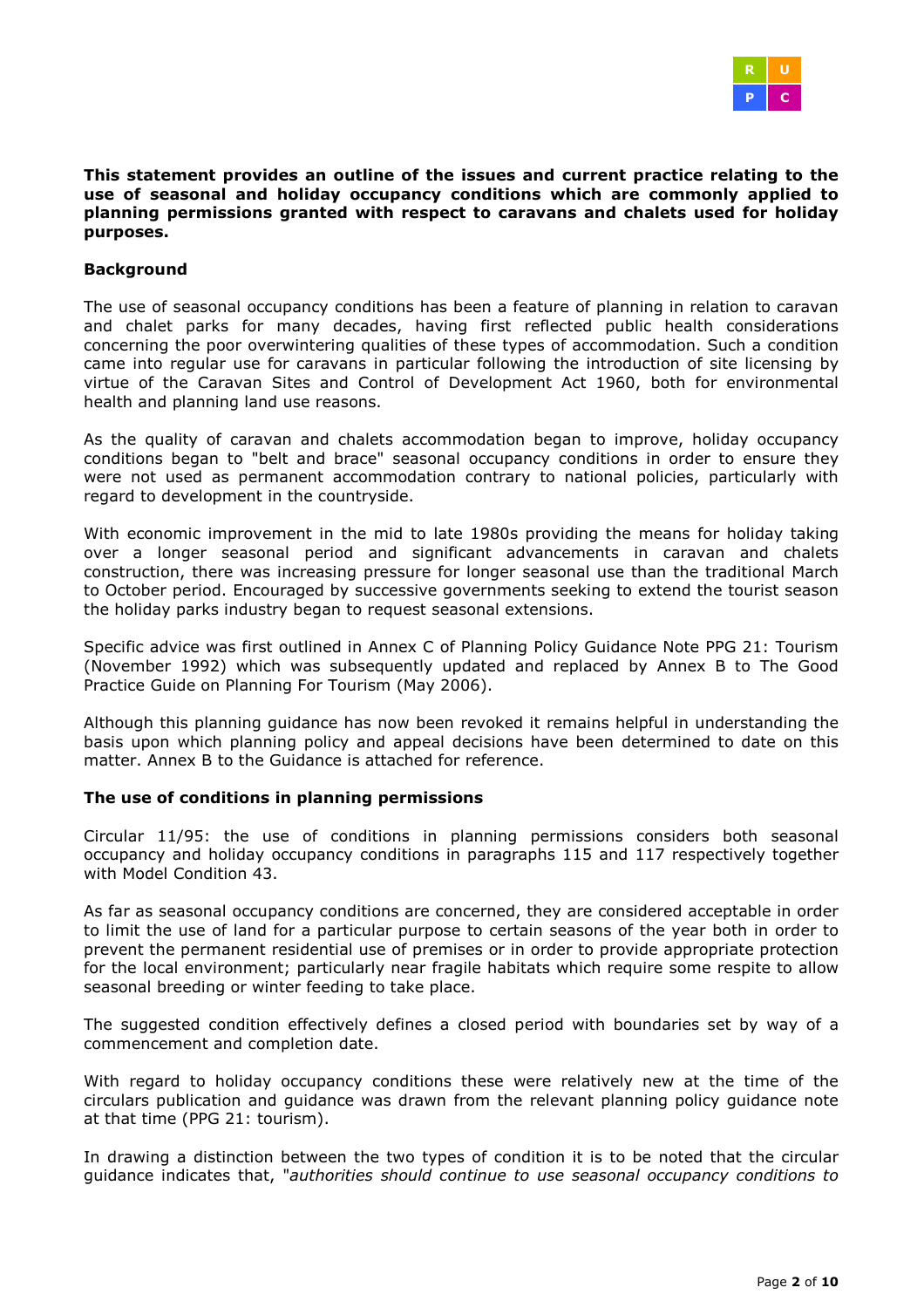

*prevent the permanent residential use of accommodation which by the character of its construction or design is unsuitable for continuous occupation, particularly in the winter months*".

However, with many modern caravans and chalets now being designed to very high build specifications, providing accommodation more than capable of occupation during the winter season.

The issue in planning terms has turned from one of controlling occupation for environmental health reasons to one predominantly of controlling residential occupation of caravans or chalets sited in areas that would not normally be considered acceptable, or would be contrary to development plan policy. This has brought about a change in approach from controlling caravan occupancy by way of seasonal conditions to a holiday occupancy condition.

#### **Concerns over Control**

As occupancy periods have extended toward a full 12-month season there have been natural concerns over potential abuses of the planning system, where occupiers might try to live residentially in holiday accommodation. This has sometimes occurred where historic planning permissions have been insufficiently precise and there have of course been instances of deliberate abuse of the planning system. However, for the most part, both seasonal and holiday occupancy conditions have worked well to deliver and retain holiday accommodation throughout the country.

From the standpoint of holiday caravan developments, it must be appreciated that the combination of both planning and site licence conditions does help to ensure stronger management and control. The operation of a caravan site not only requires a planning permission for the use of land, but also a licence from the Environmental Health Department which sets out a range of conditions that are required in order to deliver appropriate environmental health standards. These are wide ranging and although authorities have discretion to apply any condition that they think fit, such conditions must be in accordance with the ministers Model Standards that are appropriate for the particular type of caravan site being provided.

Circular 14/89 sets out the Model Standards that are appropriate for static holiday caravan sites. These represent the standards normally to be expected as a matter of good practice. There are separate Model Standards for residential caravan sites, which have been amended in recent years (Model Standards for Caravan Sites in England 2008). The 2008 standards may also apply where there are a mix of residential and holiday caravans unless the caravans have been set out in distinct areas of a caravan park where separate licenses can be issued.

The important points to note here are that if a holiday caravan becomes residential (through breach of the seasonal or holiday occupancy conditions) it could place the caravan site technically in breach of the site licence, as well as being in breach of planning control. The former situation is directly actionable through the County Courts and the latter by way of enforcement action. In addition, such a situation could introduce the implied terms of the Mobile Homes Act; giving rise to a further range of contractual complications. Caravan Park Operators are therefore very mindful of these potential pitfalls and seek to positively control their park occupation through contractual means and by way of park rules. These issues are discussed further below.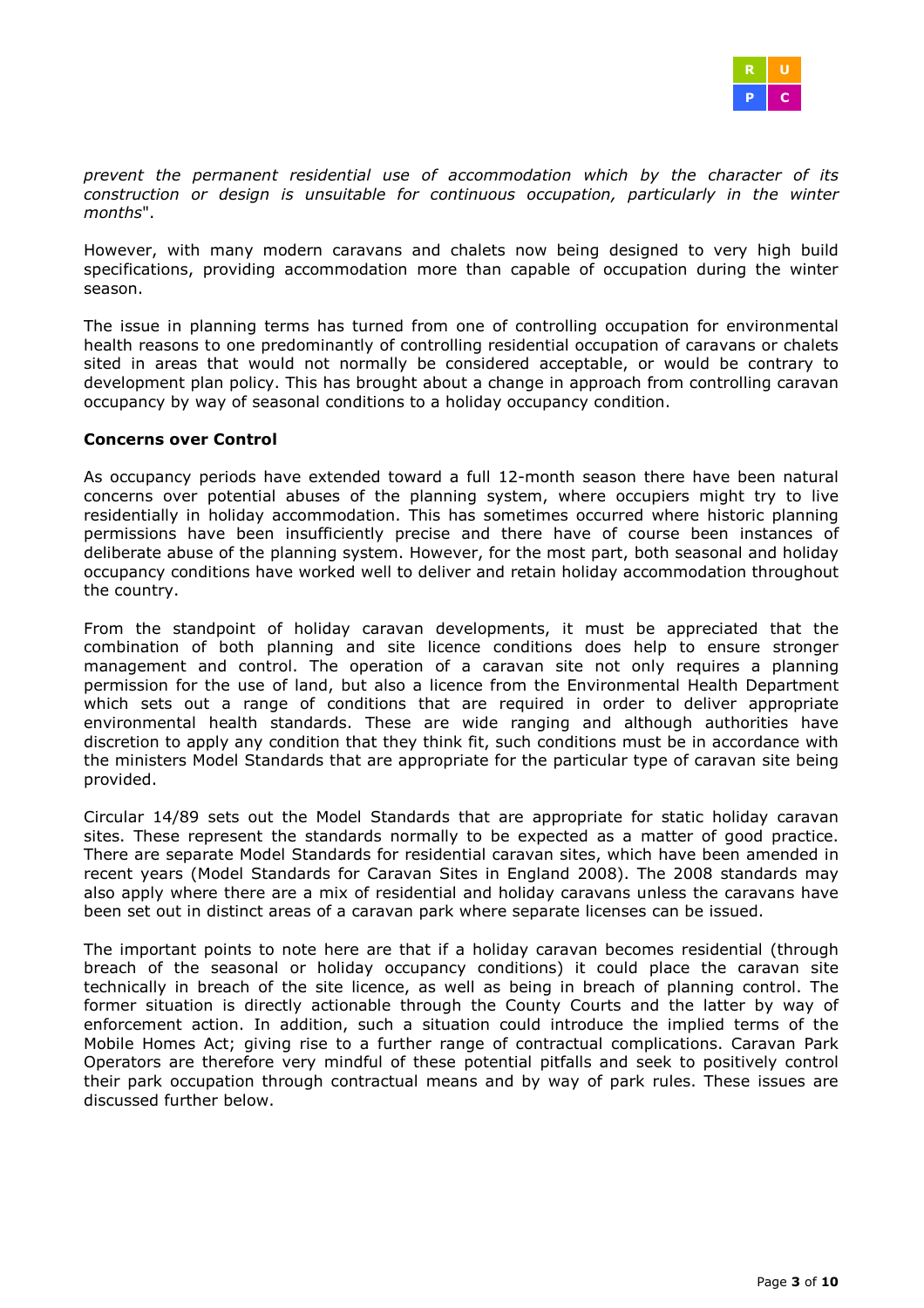

## **What Distinguishes a Holiday from a Residential Use?**

There are a number of potential differentiations between a holiday and residential use of a caravan or chalet, but the principle distinguishing feature is that the holiday accommodation should not be that persons' only or main residence. That is to say, their holiday accommodation is not the property in which they would normally reside to the extent that it could be described as their "home".

For example, a persons' residential property will attract Council Tax, whereas a caravan or chalet within a holiday park will attract Uniform Business Rates as part of the commercial enterprise in which the property is situated.

The residential property may be the location at which a person is registered to vote and, where families are concerned, will be the location from which children normally attend school. The caravan or chalet should not be a registered postal address and should not be used as an address for registering, claiming or receipt of any state benefit. In addition, no caravan or chalet should be occupied in any manner, which might cause the occupation to be (or to become) a protected tenancy within the meaning of the Rent Acts 1968 and 1974.

For those who have semi or fully retired, their use of a caravan or chalet may extend over the whole season even though their main residence is elsewhere. This is perfectly acceptable so long as they can demonstrate that their main residence is legitimate and accords with the various matters outlined above. For those who suggest that they might move out of their caravan or chalet during the closed season to temporary accommodation and then return, this clearly does not satisfy the "only or main residence" test. This would simply be moving from one temporary/holiday accommodation to another of the same kind.

To belt and brace the matter, many park operators apply contractual terms which have been produced by the British Holiday and Home Parks Association (BHHPA).

In particular, paragraph 3.8 of the contract notes the following in respect of tenant obligations:-

*"To use the unit as accommodation for holiday and recreational purposes only and not as your main or permanent residence. You acknowledge that if we have reasonable grounds to believe that you are in breach of this condition, we have the right to terminate this agreement forthwith. You agree to produce to us in response to a written request satisfactory proof that your main residence is at the address registered with us, such as a council tax bill, utility bill or driving licence in your name. You agree to inform us in writing of any change of your address."* 

This is important in business terms not only for the reasons already outlined above, but also because of the potential difficulties associated with the interaction of holidaymakers with residential occupiers that might arise. The level of residential paraphernalia and degree of permanence of occupation will also have an impact upon the appearance and perception of the holiday park that could be detrimental to their business enterprise if allowed to occur.

#### **How has this matter been dealt with on appeal?**

There have been a large number of planning consents granted over the last 20 or so years emanating from the guidance in *Planning Policy Guidance Note 21: Tourism* and subsequently the good practice guide. However, the matter has also been tested on appeal and some recent decisions are set out below for information.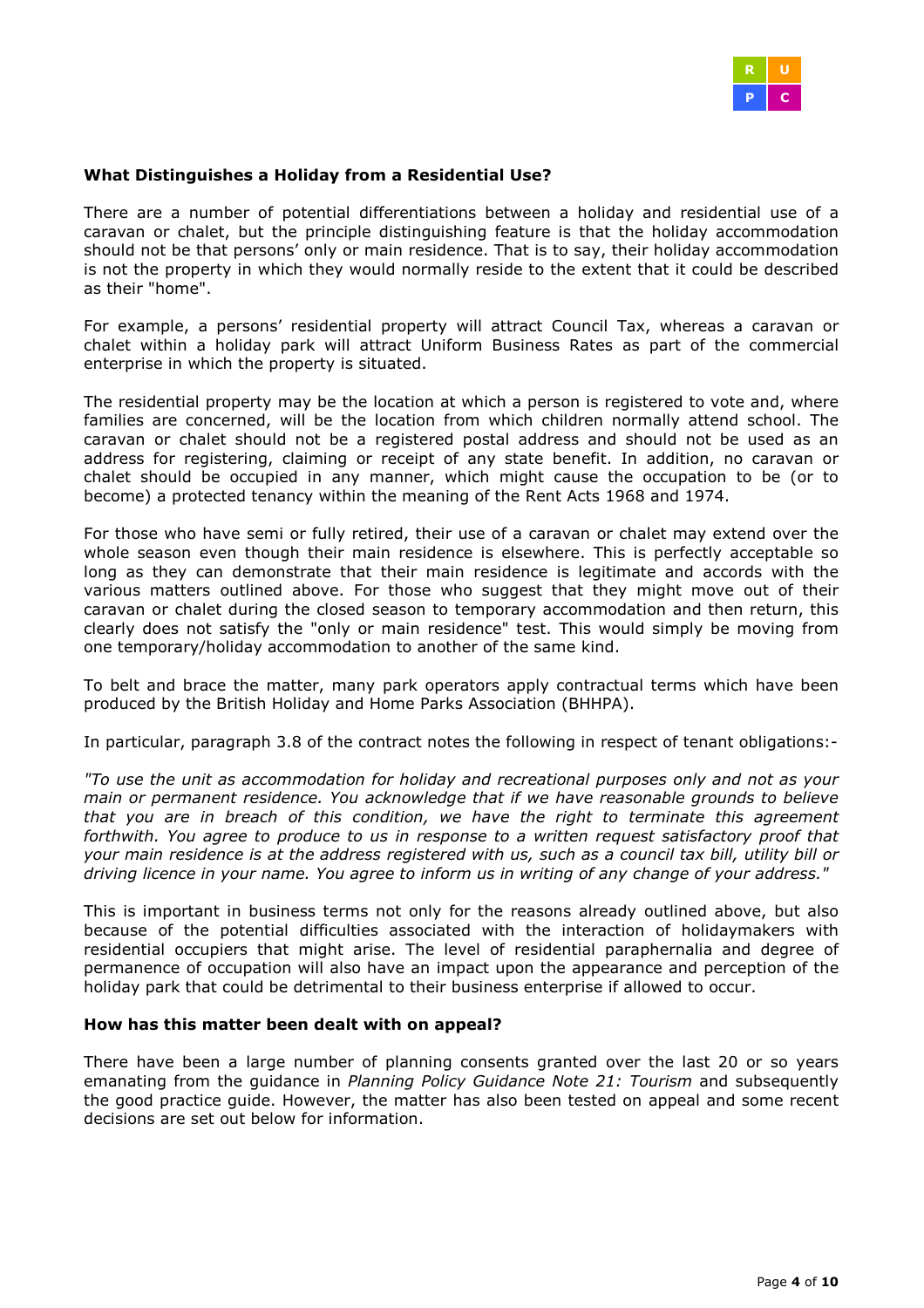

# • **APP/W1335/A/07/2034354 (28 November 2007)**

Craggwood Caravan Park, Golden Lane, Ramshaw, Bishop Auckland DL14 0NS

In allowing this appeal for an extension of holiday season the inspector noted that:-

*"Craggwood is located in attractive open countryside, close to facilities in Ramshaw and Evenwood. In my opinion, there is potential for the caravans to be used as permanent residences, so that controls as to their use are still necessary. At the hearing, it was agreed that any new conditions should require that the caravans should be holiday purposes and not permanent residences and that there should be means of monitoring and enforcement. The condition I have imposed reflects these aims as well as being advice in circular 11/95".* 

The condition imposed was as follows:-

*"The caravans shall be occupied for holiday purposes only and shall not be occupied as a person's sole or main place of residence. The operators of the caravan park shall maintain an up-to-date register of the names of all owners of caravans on the site and of their main home addresses and shall make this information available at all reasonable times to the local planning authority".*

In essence, the seasonal occupancy period condition was removed in its entirety to be replaced by a holiday occupancy condition.

#### • **APP/P1615/A/09/2103429 (25 January 2010)**

Whitecliff Holiday Lodges, Whitecliff, Coleford, Gloucs GL16 8NP

In allowing the appeal and granting planning permission for the erection of 22 holiday lodges, the inspector applied the following condition:-

*"The lodges shall be occupied for holiday purposes only and shall not be occupied as a person's sole or main place of residence. The owners/operators shall maintain and upto-date register of the names of all owners-occupiers of individual lodges on the site,*  and of their main home addresses and shall make this information available at all *reasonable times to the local planning authority".* 

The inspector noted that:-

*"In this case as the site would comprise solely of holiday lodges, coupled with the nature and design of the lodges themselves, their use as permanent residential occupation is in my view less likely than, for example, the conversion of more permanent, isolated or individual units unrelated to a holiday park. I am satisfied that the condition that I have attached is capable of ensuring that the lodges within the holiday Park are not occupied as permanent residential accommodation".*

## • **APP/C9499/A/09/2117805 (19th March 2010)**

Hawkswick Cote Caravan Park, Hawkswick, Skipton, North Yorkshire BD23 5PX

A seasonal occupancy condition allowed use of this holiday park between  $1<sup>st</sup>$  March and  $14<sup>th</sup>$  November in any year. The appellant sought use of land as a caravan park without complying with this condition. The park lies within the Yorkshire Dales National Park.

In allowing the appeal the inspector noted the following:-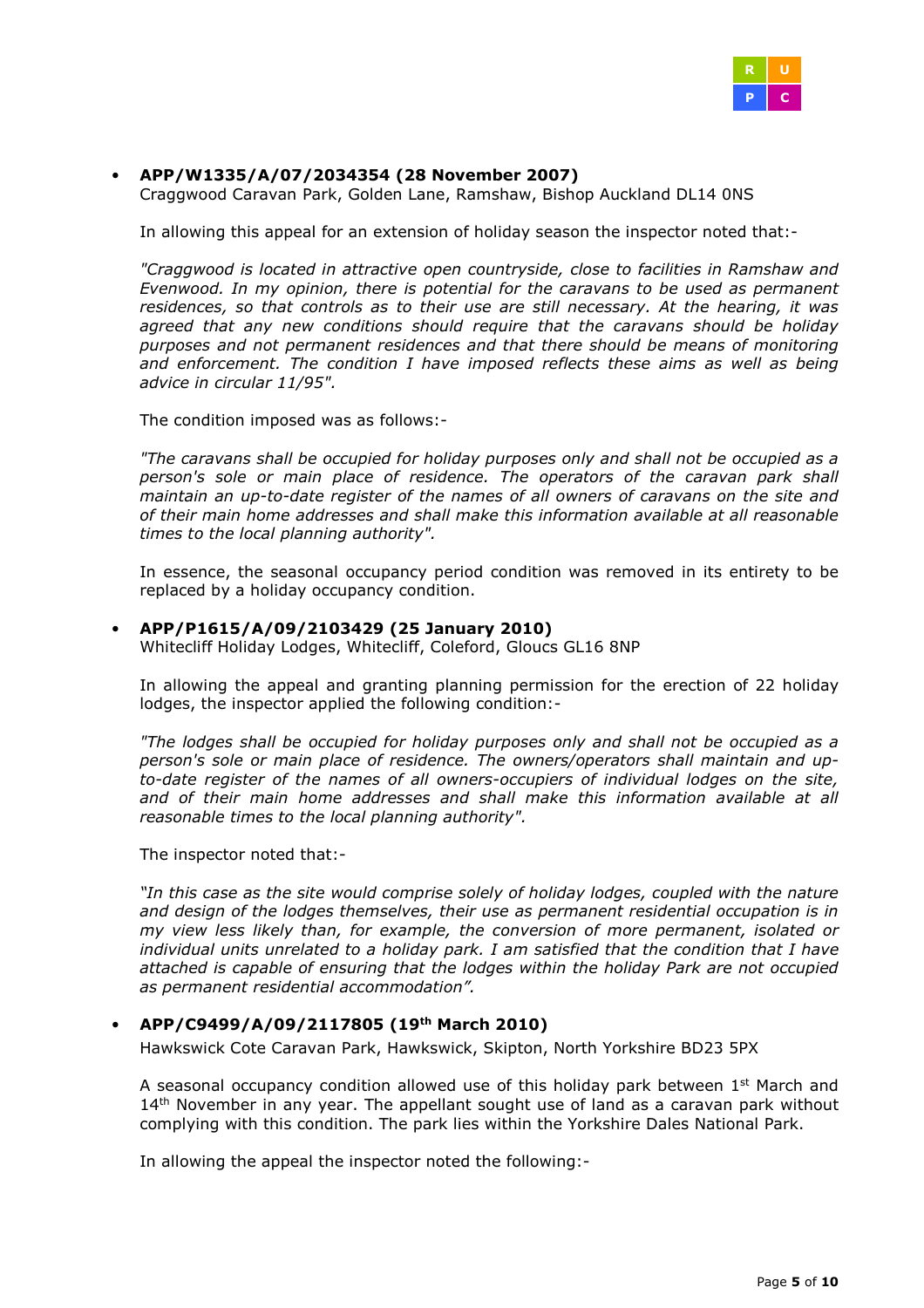

*Control over permanent residential occupancy* 

*10. Given national, regional and local policy to protect the countryside and to ensure sustainable patterns of development, I accept that controls to prevent all year round occupancy are essential. The condition in dispute achieves that, by preventing occupancy between mid November and the beginning of March.* 

*11. However, that condition, in my view, unduly restricts occupancy in an era of changing holiday trends towards short stay breaks outside the traditional holiday season – a trend, which is recognized in national policy guidance. In addition, at a regional level, the Yorkshire and Humber Plan (RSS) includes Policy E6, which seeks to promote, support and encourage tourism by, among other things, making best use of existing tourism infrastructure. The appeal proposals would do exactly that and, in my view, is,*  in principle, acceptable, provided that a mechanism exists to prevent permanent *residential occupancy.* 

*12. The appellants have drawn my attention to conditions set out in Annex B in the 'Good Practice Guide on Planning for Tourism' which can secure this. Having regard to advice in Circular 11/95, I consider that such conditions would be appropriate in this instance and note that similar conditions have been used by Inspectors in appeal decisions, to which my attention has been drawn. I do not share the NPA's concern that such conditions would be difficult to monitor or enforce.* 

13. I therefore conclude that permanent residential occupancy could be satisfactorily *controlled in ways, other than by the condition in dispute.* 

The seasonal occupancy period condition was removed in its entirety to be replaced by a holiday occupancy condition and subject to the maintenance of a register of caravan owners names and main home addresses.

#### • **APP/E2340/A/10/2137243 (19th January 2011)**

Forest of Bowland Leisure Park, Roughlee, Nelson, BB9 6NR

Here again a seasonal occupancy period was in operation and the appellant sought approval for year round use of the park.

The inspector concluded inter alia that:

*11. I consider that condition 1 should be replaced wit a standard holiday occupancy condition, drafted in accordance with the GPGPT, which expressly states that caravans on the site shall only be used for holiday purposes and not as a person's main or sole place of residence. Such a condition would suffice to prevent any permanent residential use. It is not necessary to also require that the caravans be unoccupied for four week consecutive periods – and imposing such a condition would in my view place an unreasonable restriction on the appellant.* 

*12. I also consider it unnecessary to limit occupation of the caravans to 11 months of the year. The Council have given little explanation for this part of condition 1, save that it would "emphasis the holiday nature of the units". The council is not seeking to control when any caravan should be unoccupied. The appellant does not object to the 11 month clause, but C11/95 advises that agreement to a condition does not make it reasonable. Since a holiday occupancy condition would prevent the use of the caravans as permanent dwellings, the Council's key objective – I find that the other occupancy constraints could not be justified.*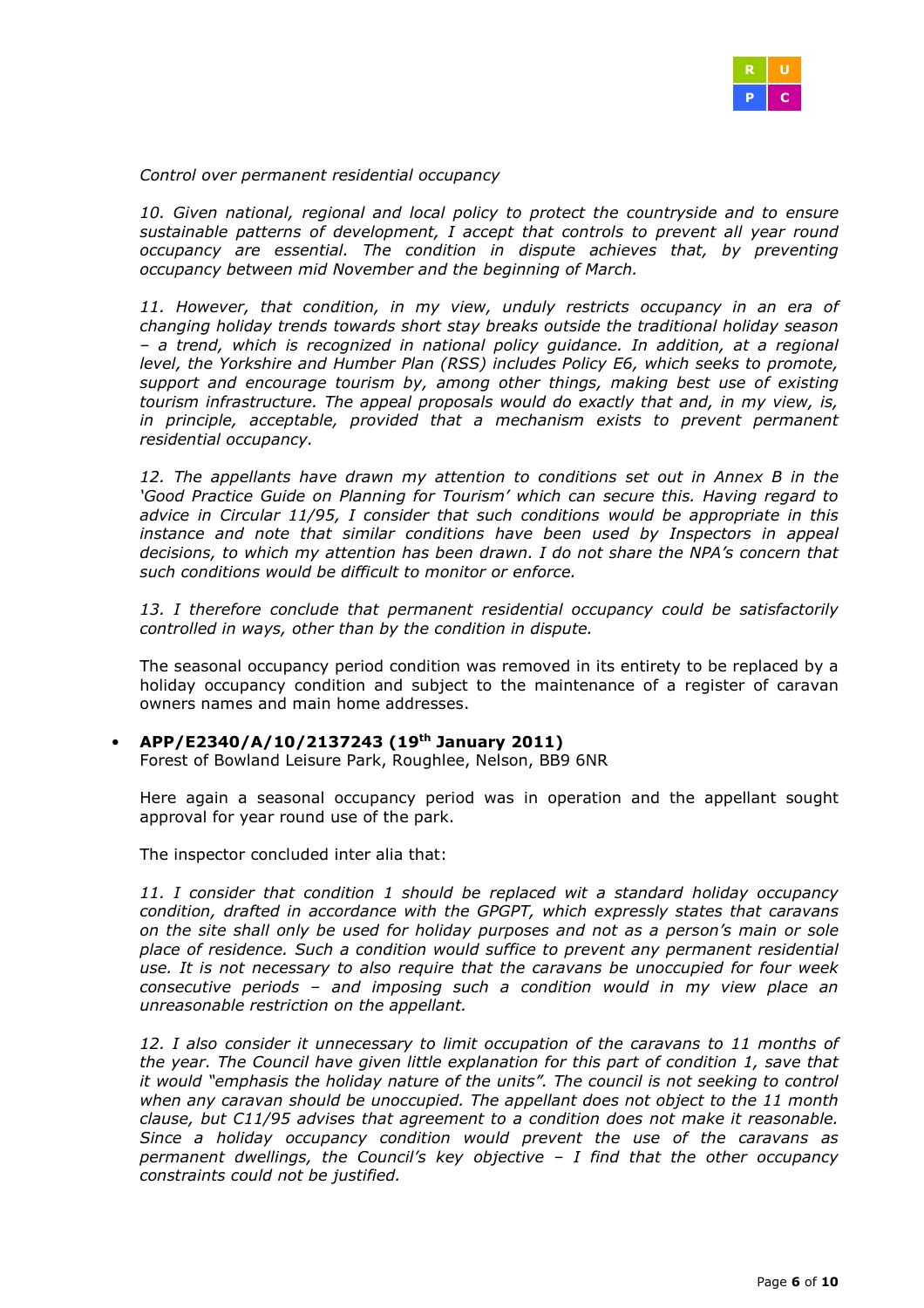

## • **APP/P2365/A/11/2146532 (7th June 2011)**

Woodlands Caravan Park, The Marshes Lane, Mere Brow, Preston PR4 6JS

In this case, a seasonal occupancy condition was already in place for an extended season that provided, *"None of the caravans shall be occupied in any way between first February and 13th February in any calendar year".* The appellant sought use of land as a caravan park without complying with this condition.

In allowing the appeal the Inspector noted that:

*6. The prevention of the use of holiday caravans as permanent housing is addressed in Annex B of the DCLG document 'Good Practice Guide on Planning for Tourism'. It acknowledges that there may be good reason to prevent the use of holiday caravan sites as permanent housing, and states that this can be achieved through the use of occupancy conditions designed to ensure that holiday accommodation is used only for its intended purpose. The document highlights a form of condition which specifies use for holiday purposes only, requires that the caravans shall not be occupied as a person's sole or main residence, and requires owner/operators to maintain a register of caravan occupiers, and of their main home addresses. It doe not recognise the need for a formal period of closure.* 

*"The annual period of closure of the site was reduced from eight weeks to the present two weeks following an appeal (APP/P2365/A/08/2082079) in 2008. In his decision the inspector argued that, whether the closed period was eight weeks or two weeks, the characteristics of holiday use during the remainder of the year would be likely to be the same. I agree with this view. No evidence of any problem arising from this decision, from the 2009 decision to allow five caravans on a year-round basis, or likely to arise from the current proposal, has been presented.* 

In applying conditions the inspector considered:-

*"A condition limiting the use of the caravans to holiday use only, as described above, is needed to prevent the use of the site for permanent housing. To underscore the importance of this matter, the condition attached by the previous inspector requiring a site notice drawing attention to the restricted use of the caravans should also be reimposed. Subject to these conditions, the appeal is allowed".* 

He went on to apply a holiday occupancy condition only, together with the maintenance of an up-to-date register on the same terms as set out in the previous appeals referred to above.

#### • **APP/J1860/A/11/2165323 (19 March 2012)**

Coppice Leisure Park, Ockeridge, Wichenford, Worcester WR6 6YP

Here again the appeal considered variation of a planning condition which imposed a seasonal occupancy period with one-month closure between 15th January and 15th February in any calendar year.

In addition to the disputed seasonal occupancy condition there were already two other conditions that required caravans to be used only for holiday accommodation and not for any residential use and that a register be maintained.

The inspector concluded that:-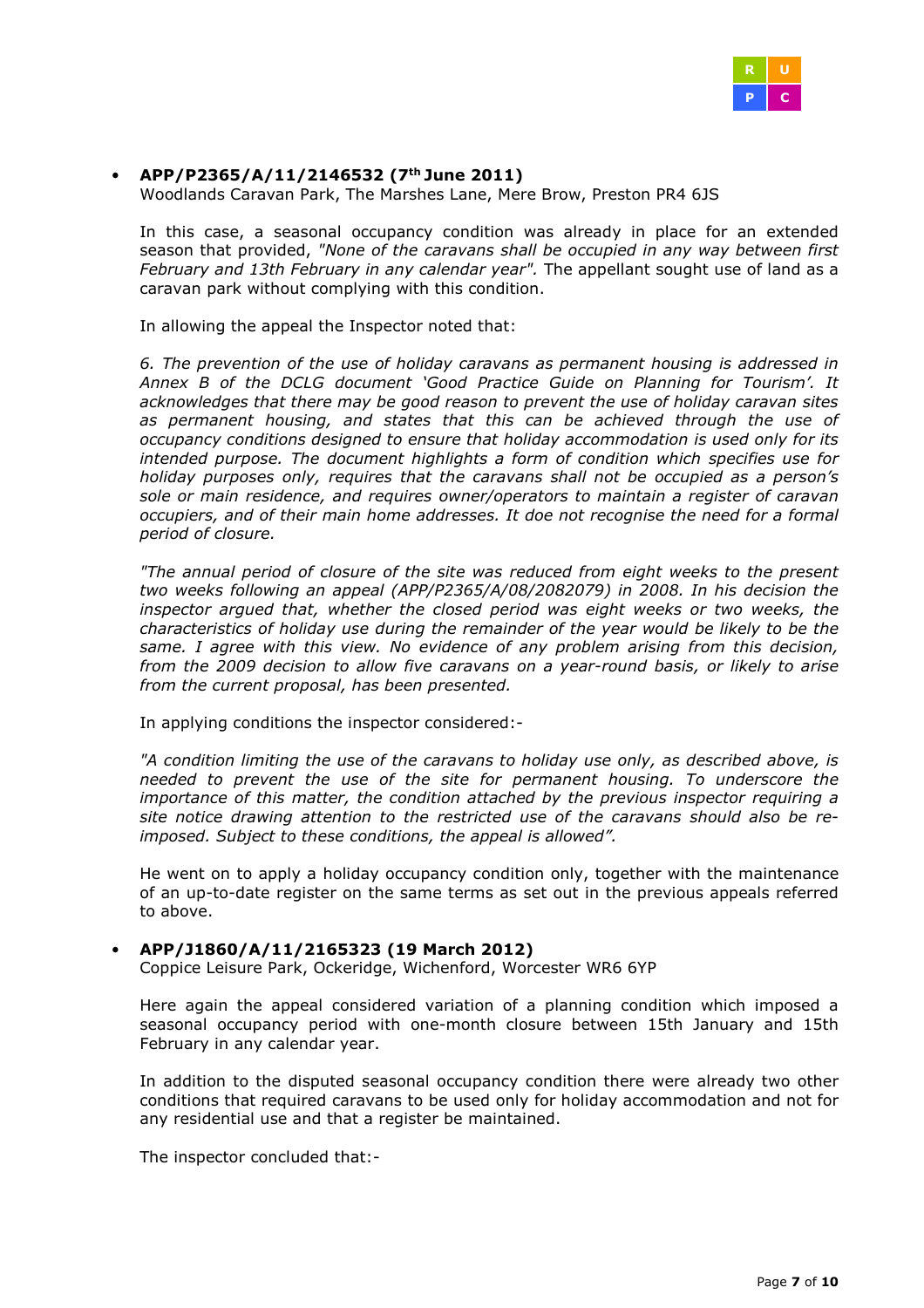

*"In this instance the evidence is that conditions 4 and 6 would be sufficient to ensure that these caravans would not be occupied on a permanent basis and that the disputed condition is unnecessary. Lifting the disputed condition would not, therefore, compromise the aims of policies PS3, DS 14 and EP 14 of the Malvern Hills District Local Plan in so far as they seek to avoid unsustainable development in the countryside".* 

A costs application was successfully made in this instance.

• **APP/A6835/A/12/2169310 (2nd July 2012)**

Caerwys Caravan Park, Caerwys Hill, Caerys, Mold

In allowing the appeal - to vary a condition to permit year round use the park - the Inspector found that:

*7. Overall, I consider that the periodic occupation of the site on a year round basis is not the same thing as permanent occupation and conclude that the levels of occupation and the associated activity would not lead to a perception of permanent residential occupation. The impact of the site comes more from the permanence of the structures within it and I consider that year round use would not alter its impact on the landscape or the nearby AONB. Moreover, the year round activity on the site would not change its physical relationship with the adjacent settlement nor lead to a greater sense of coalescence.* 

A costs application was successfully made in this instance.

• **Yorkshire Dales National Park Authority (Application No. S/03/553)**  Cross Hall Caravan Park, Sedbergh

Permission granted on application for, "*full planning permission for extending opening season to 11 months (1st March to 31st January")* 

It should be noted that in none of these cases was it considered or found necessary to introduce a section 106 agreement in addition to any planning conditions.

#### **Summary**

There have been a variety of independent considerations on appeal of the Circular and planning guidance which have concluded that sufficient controls are available to ensure holiday occupancy of caravans and chalets can be maintained; even where the seasonal occupancy period is removed entirely and occupation takes place throughout the year.

> **Rural & Urban Planning Consultancy**  September 2016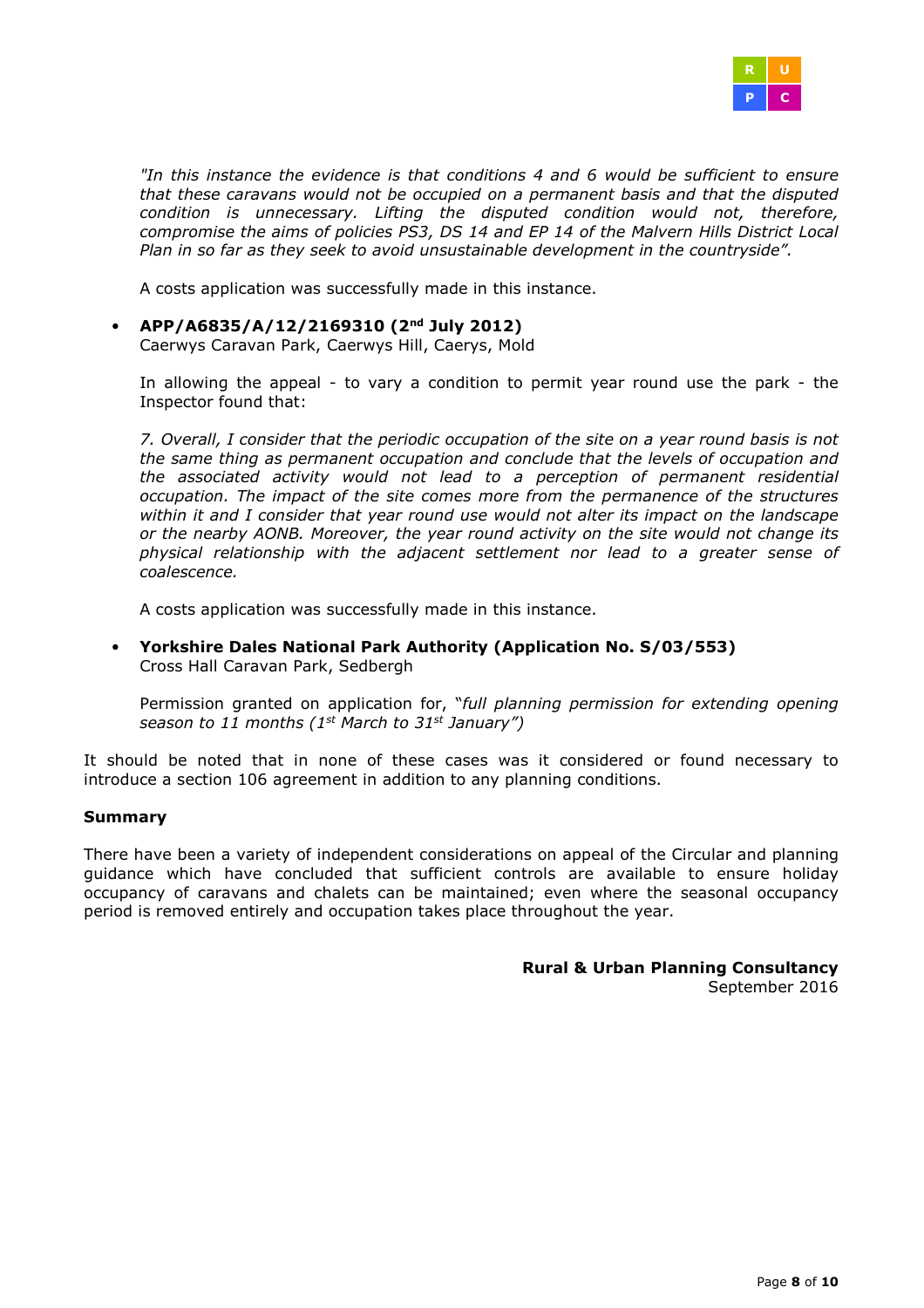

# **ANNEX B** Seasonal and Holiday **Occupancy Conditions**

- $1.$ The nature of holidays in this country has become increasingly diverse, in location, in season and in duration. Many people go away several times a year, often for short breaks and not exclusively in the summer months. Much of this demand is for self-catering accommodation - whether in new or converted buildings or in caravan holiday homes. This spread of demand improves the use that is made of this accommodation and so is advantageous to the businesses which provide it and to those host communities which are supported by the spending that it generates. It can help to reduce the disadvantages of seasonal employment, including the difficulties of retaining trained and experienced staff.
- 2. Whilst extension of the season has these advantages, the demand for this accommodation may occur in areas in which the provision of permanent housing would be contrary to national or local policies which seek to restrict development, for example in order to safeguard the countryside. The planning system can reconcile these two objectives through the use of occupancy conditions designed to ensure that holiday accommodation is used for its intended purpose. Planning authorities commonly impose such conditions when granting permission for self-catering holiday accommodation. Chapter 6 above explains the general use of conditions with planning permissions.
- One type of condition frequently used for holiday accommodation, particularly 3. in holiday areas, is known generically as a 'holiday occupancy condition'. The aim of such conditions is generally to ensure that the premises are only used by visitors and do not become part of the local housing stock. There are three principal reasons why a planning authority might seek to do this:
	- in order that national or local policies on development of the countryside are not compromised. Often the conversion of redundant rural buildings to holiday accommodation provides a means to retain those buildings without introducing a level of activity that would occur with permanent households;
	- to avoid occupation by permanent households which would in turn put  $\bullet$ pressure upon local services. Permanent households may place demands for local schools and social and health services that would not normally arise from visitors. Moreover, in remote locations the cost of providing these services is greater. It may therefore be reasonable for the planning authority to place an occupancy condition when properties are being built or converted for residential use; and
	- to strengthen tourism in a particular area by ensuring that there is a wide range of properties available to encourage visitors to come there on holiday.